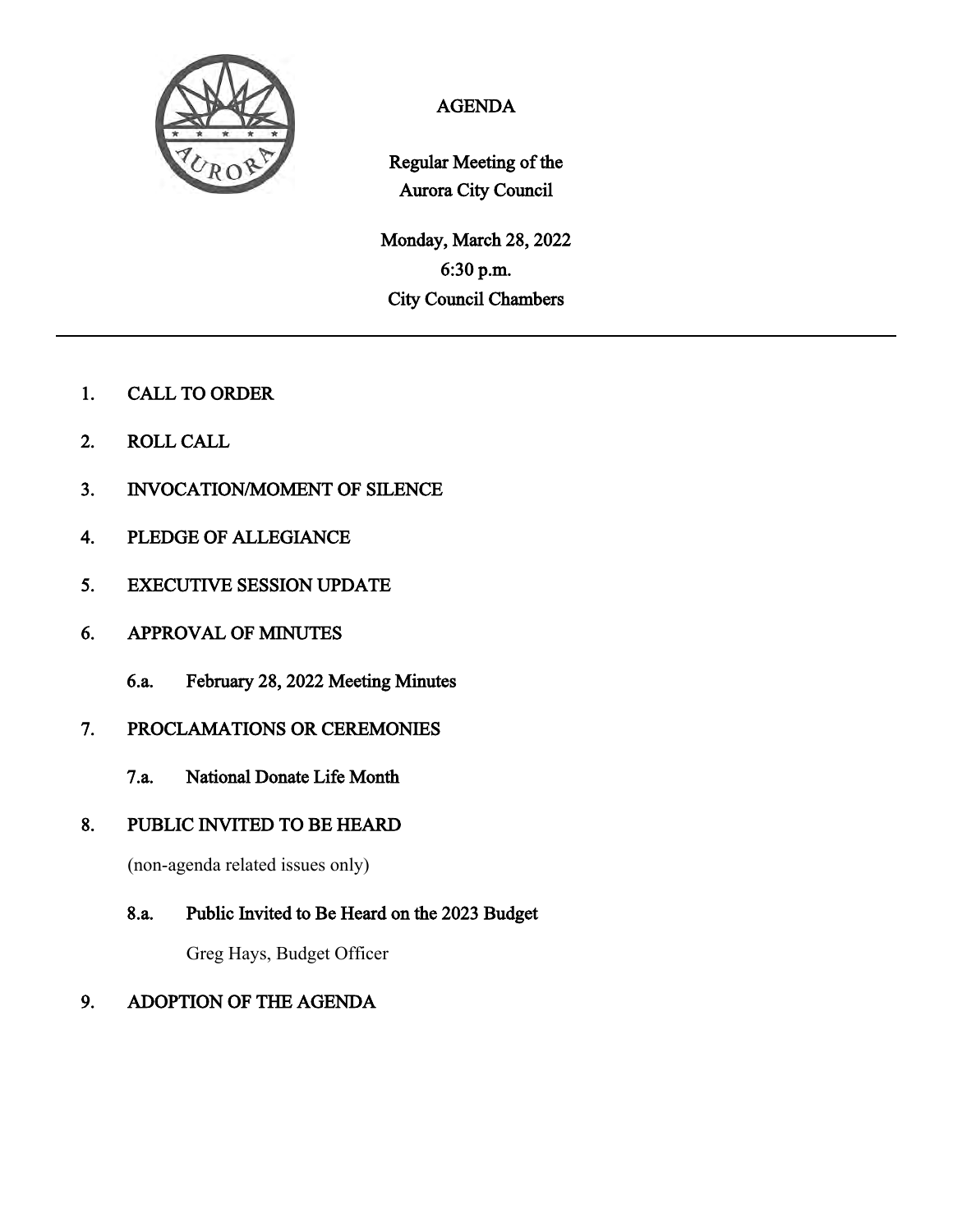# 10. CONSENT CALENDAR

This portion of the agenda is a meeting management tool to allow the City Council to handle several routine items with one action. Any member of the Council may request an item to be removed from the Consent Calendar and considered separately. Any item removed will be considered immediately following the adoption of the remainder of the Consent Calendar.

#### 10.a. Griswold WPF Solids Handling System Improvements Cost Estimating Services

Consideration to AWARD A COMPETITIVELY SOLICITED CONTRACT to Vanir Construction Management, Inc., Sacramento, California in the amount of \$193,620.00 for Cost Estimating Services for the Griswold Water Purification Facility (WPF) Solids Handling System Improvements Project, Project NO. R-2147.

Elizabeth Carter, Principal Engineer, Aurora Water / Dave Lathers, Senior Assistant City Attorney

10.b. Consideration to AWARD A COMPETITIVELY BID CONTRACT to RN Civil Construction, LLC, Centennial, Colorado in the amount of \$2,354,000.00 for construction of the Storntia Springs PRV Station Improvements Project, Project No. 5862A.

John Clark, Principal Engineer, Aurora Water / Dave Lathers, Senior Assistant City Attorney

#### 10.c. Consideration to AWARD CHANGE ORDER NO. 4 to a guaranteed maximum price contract to Saunders Construction, Inc., Centennial, Colorado in the amount of \$210,750.00 for the Southeast Recreation Center (SERC) Project, Project No. 5727A.

John Perkins, Senior Project Manager / Dave Lathers, Senior Assistant City Attorney

#### 10.d. Consideration to EXTEND A COMPETITIVELY BID CONTRACT to Keesen Landscape Management, Inc., Englewood, Colorado in the not-to-exceed amount of \$250,000.00 for abatement services as required through March 31, 2023. (B-4543)

Sandra Youngman, Manager of Code Enforcement / Dave Lathers, Senior Assistant City Attorney

#### 10.e. Consideration to AWARD A SOLE SOURCE CONTRACT to Motorola, Inc., Westminster, Colorado in the amount of \$726,655.50 for Annual support of the city's P25 radio system used by Public Safety and Public Works through December 31, 2022

Scott Newman, Chief Information Officer / Dave Lathers, Senior Assistant City Attorney

### 11. RESOLUTIONS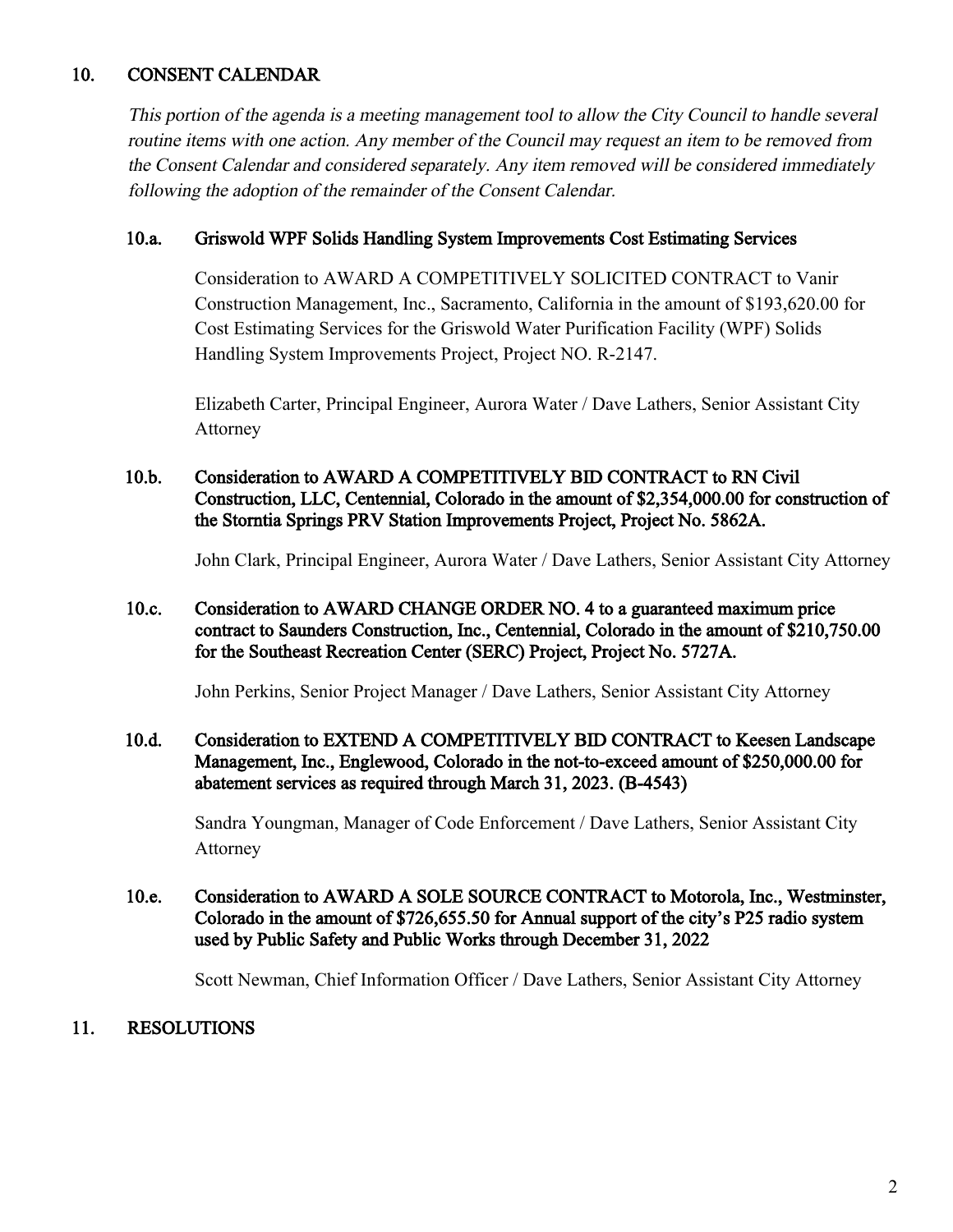### 11.a. Conveyance of an easement on City-owned land in Weld County to Poudre Valley Rural Electric Association (PVREA)

R2022-66 A RESOLUTION OF THE CITY COUNCIL OF THE CITY OF AURORA, COLORADO, APPROVING THE CONVEYANCE OF EASEMENT AREA CONTAINING APPROXIMATELY 0.009 ACRES OF CITY-OWNED LAND IN WELD COUNTY TO POUDRE VALLEY RURAL ELECTRIC ASSOCIATION (PVREA)

Tom Clark, Senior Real Estate Specialist, Public Works / Michelle Gardner, Senior Assistant City Attorney

### 11.b. Nine Mile Bike and Pedestrian Bridge Amendment 1 to IGA

R2022- 67 A RESOLUTION OF THE CITY COUNCIL OF THE CITY OF AURORA, COLORADO, APPROVING THE FIRST AMENDMENT TO INTERGOVERNMENTAL AGREEMENT BETWEEN THE CITY OF AURORA AND THE COLORADO DEPARTMENT OF TRANSPORTATION (CDOT) FOR FUNDING OF THE NINE MILE BIKE AND PEDESTRIAN BRIDGE PROJECT

Matt Kozakowski, Transportation Project Delivery Manager / Michelle Gardner, Sr. Assistant City Attorney

### 11.c. IGA with the Office of Alternate Defense Counsel for the Provision of Conflict Attorney Representation

R2022-68 A RESOLUTION OF THE CITY COUNCIL OF THE CITY OF AURORA, COLORADO, APPROVING THE INTERGOVERNMENTAL AGREEMENT BETWEEN THE CITY OF AURORA, COLORADO AND THE STATE OF COLORADO OFFICE OF ALTERNATE DEFENSE COUNSEL REGARDING THE PROVISION OF ATTORNEY REPRESENTATION IN CASES WHERE THE MUNICIPAL COURT APPOINTS AN ATTORNEY OTHER THAN THE MUNICIPAL PUBLIC DEFENDER TO REPRESENT AN INDIGENT PERSON AT ANY STAGE OF THE PROCEEDINGS

Shawn Day, Presiding Judge / Angela Garcia, Senior Assistant City Attorney

Outside speaker: Kimberly Simmons, Municipal Court Coordinator, Office of Alternate Defense Counsel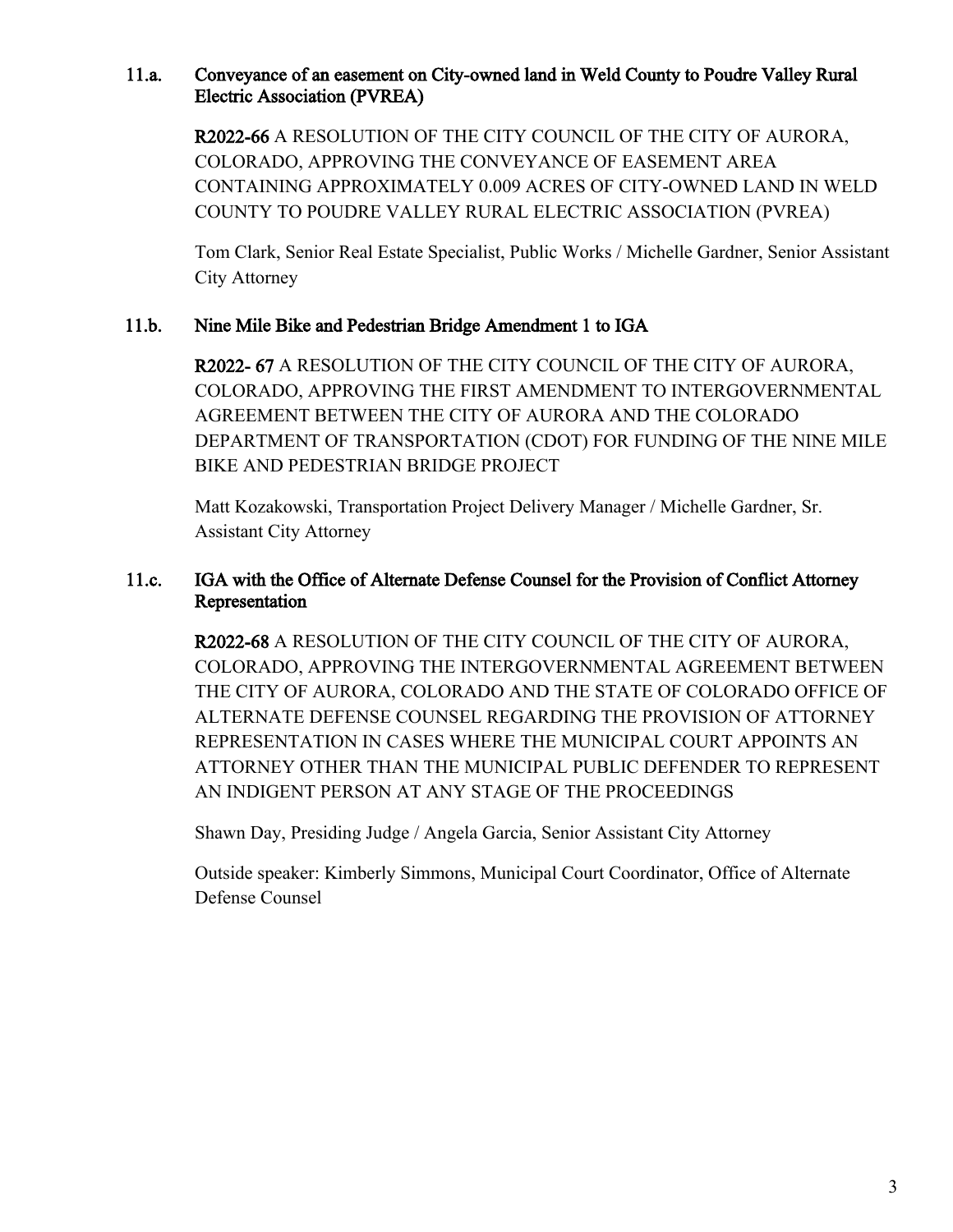### 11.d. 1033 Program MRAP Wheel and Tire Assembly Purchase

R2022-69 A RESOLUTION OF THE CITY COUNCIL OF THE CITY OF AURORA, COLORADO, EXPRESSING THE AURORA CITY COUNCIL'S SUPPORT FOR THE AURORA POLICE DEPARTMENT'S EFFORTS TO PROCURE FULL WHEEL AND TIRE ASSEMBLIES FOR THE MRAP TACTICAL VEHICLE THROUGH A FREE TRANSFER FROM THE DEPARTMENT OF DEFENSE 1033 PROGRAM

Waiver of reconsideration requested due to the submission deadline set by the 1033 Program.

Matthew Brukbacher, Police Lieutenant / Megan Platt, Assistant City Attorney

### 11.e. Comprehensive Crime Strategy

R2022-70 A RESOLUTION OF THE CITY COUNCIL OF THE CITY OF AURORA, COLORADO, AUTHORIZING THE CITY OF AURORA TO TACKLE THE INCREASE OF VIOLENT CRIME IN THE CITY BY DEVELOPING AND IMPLEMENTING A COMPREHENSIVE CRIME REDUCTION PLAN

Waiver of Reconsideration requested due to urgency of the issues in the Resolution

Sponsor: Councilmember Dustin Zvonek

Jason Batchelor, Deputy City Manager / Pete Schulte, Public Safety Client Group Manager

# 12. PUBLIC HEARING WITH RELATED ORDINANCE

### 13. PUBLIC HEARING WITHOUT RELATED ORDINANCE

### 14. INTRODUCTION OF ORDINANCES

#### 14.a. Diaper Products Sales Tax Exemption

2022-16 FOR AN ORDINANCE OF THE CITY COUNCIL OF THE CITY OF AURORA, COLORADO, AMENDING ARTICLE II OF SECTION 130 OF THE CITY CODE EXEMPTING DIAPERS FROM SALES AND USE TAX

Sponsor: Curtis Gardner, Council Member

Trevor Vaughn, Manager of Tax and Licensing / Hanosky Hernandez, Assistant City Attorney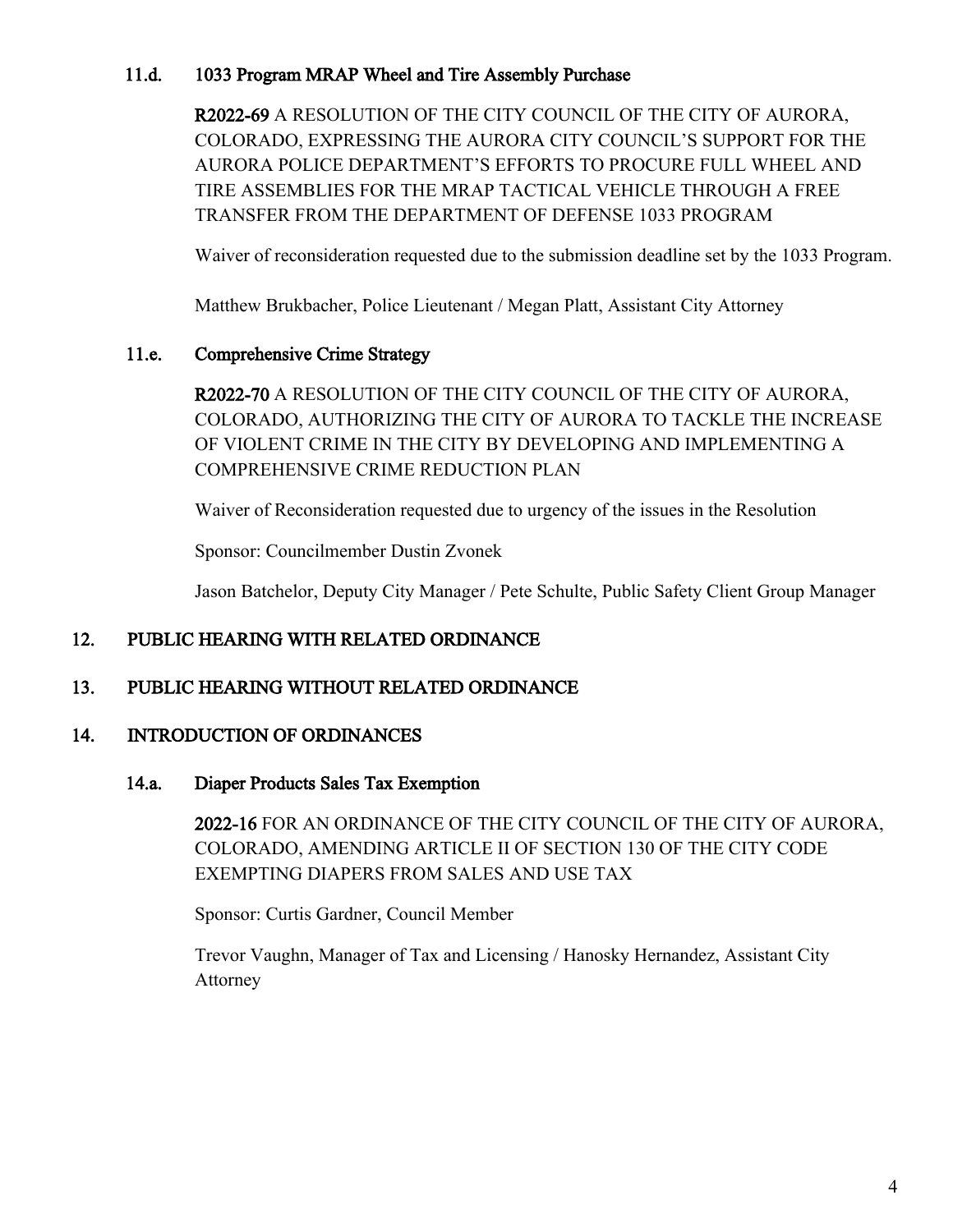#### 14.b. UDO Text Amendment Ordinance for Additional Allowances, Corrections, and Clarifications

2022-17 FOR AN ORDINANCE OF THE CITY COUNCIL OF THE CITY OF AURORA, COLORADO, AMENDING CHAPTER 146 OF THE CITY CODE RELATED TO TEXT AMENDMENTS TO THE UNIFIED DEVELOPMENT ORDINANCE (UDO) THAT ADDRESS TYPOGRAPHICAL ERRORS, CORRECTIONS AND CLARIFICATIONS

Brandon Cammarata, Planning Manager / Daniel Money, Senior Assistant City Attorney

### 15. FINALIZING OF ORDINANCES

Ordinances on final reading which were introduced by unanimous vote of those present on the first reading may be taken under consideration and voted upon as a single item. Related ordinances may be acted upon as one item after the titles are read in series by the City Clerk. Any member of the Council may request an item to be considered separately. Any item removed will be considered immediately following the adoption of the remainder of the Finalizing of Ordinances.

### 15.a. 1671 Altura Blvd - Zoning Map Amendment

2022-13 FOR AN ORDINANCE OF THE CITY COUNCIL OF THE CITY OF AURORA, COLORADO, REZONING A PARCEL OF LAND MEASURING 4.5 ACRES MORE OR LESS AT 1671 N ALTURA BLVD FROM MEDIUM-DENSITY RESIDENTIAL DISTRICT (R-2) TO HIGH-DENSITY RESIDENTIAL DISTRICT (R-4) AND AMENDING THE ZONING MAP ACCORDINGLY (1671 ALTURA BOULEVARD ZONING MAP AMENDMENT)

Sarah Wile, Senior Planner / Daniel L. Money, Senior Assistant City Attorney

### 15.b. Traffic Signal Escrow

2022-14 FOR AN ORDINANCE AMENDING CHAPTER 126 OF THE CITY CODE OF THE CITY OF AURORA, COLORADO, RELATING TO PAYMENT FOR TRAFFIC SIGNALS

Carlie Campuzano, Traffic Manager / Michelle Gardner, Sr. Assistant City Attorney

#### 15.c. Repeal Obsolete License Provisions

2022-15 FOR AN ORDINANCE OF THE CITY COUNCIL OF THE CITY OF AURORA, COLORADO, REPEALING OBSOLETE LICENSE PROVISIONS IN CHAPTER 86

Trevor Vaughn, Manager of Tax and Licensing / Hanosky Hernandez, Assistant City Attorney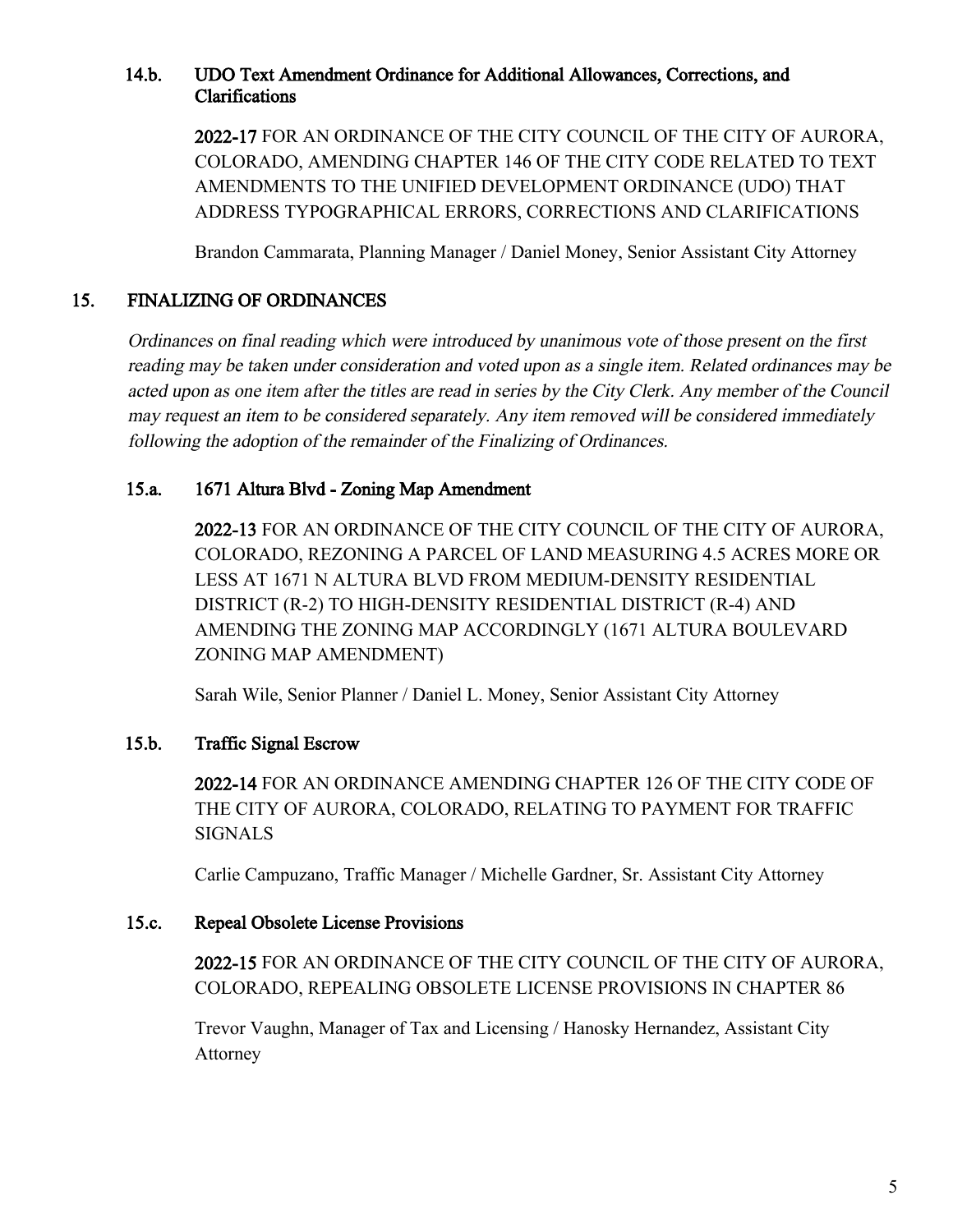#### 15.d. Unauthorized Camping Abatement Ordinance

2022-12 FOR AN ORDINANCE OF THE CITY COUNCIL OF THE CITY OF AURORA, COLORADO, ADDING A NEW SECTION TO BE NUMBERED 94-122 TO THE CITY CODE PERTAINING TO PROHIBITING UNAUTHORIZED CAMPING ON PUBLIC OR PRIVATE PROPERTY AND ADDING ARTICLE IV, SECTIONS 114-106 THROUGH 114-112 TO CHAPTER 114 PERTAINING TO ABATING UNAUTHORIZED CAMPS ON PUBLIC PROPERTY

Sponsor: Mike Coffman, Mayor

Tim Joyce, Assistant City Attorney

### 16. PLANNING MATTERS

#### 16.a. Public Hearing and Appeal of the January 12, 2022, Planning Commission's Approval of the East Bank Shopping Center Residential Site Plan with Adjustments

Ariana Muca, Planner I – Case Manager / Daniel L. Money, Senior Assistant City Attorney

Outside Speaker: Marcus Pachner, The Pachner Company and Carolynne White, Brownstein Hyatt Farber Schrek

### 17. ANNEXATIONS

### 18. RECONSIDERATIONS AND CALL UPS

#### 19. GENERAL BUSINESS

#### 19.a. Consideration for Appointment of One (1) Member into the Aurora Youth Commission

Kadee Rodriguez, City Clerk / Dave Lathers, Senior Assistant City Attorney

#### 19.b. Consideration to Reappoint One (1) Member to the Aurora Immigrant and Refugee **Commission**

Kadee Rodriguez, City Clerk/Dave Lathers, Senior Assistant City Attorney

#### 19.c. Consideration to Reappoint Two (2) Members and Appoint One (1) Member to the Open Space Advisory Board

Kadee Rodriguez, City Clerk / Dave Lathers, Senior Assistant City Attorney

#### 19.d. Consideration to Appoint Two (2) Members and Reappoint (1) Member to the Aurora Commission for Older Adults

Kadee Rodriguez, City Clerk / Dave Lathers, Senior Assistant City Attorney